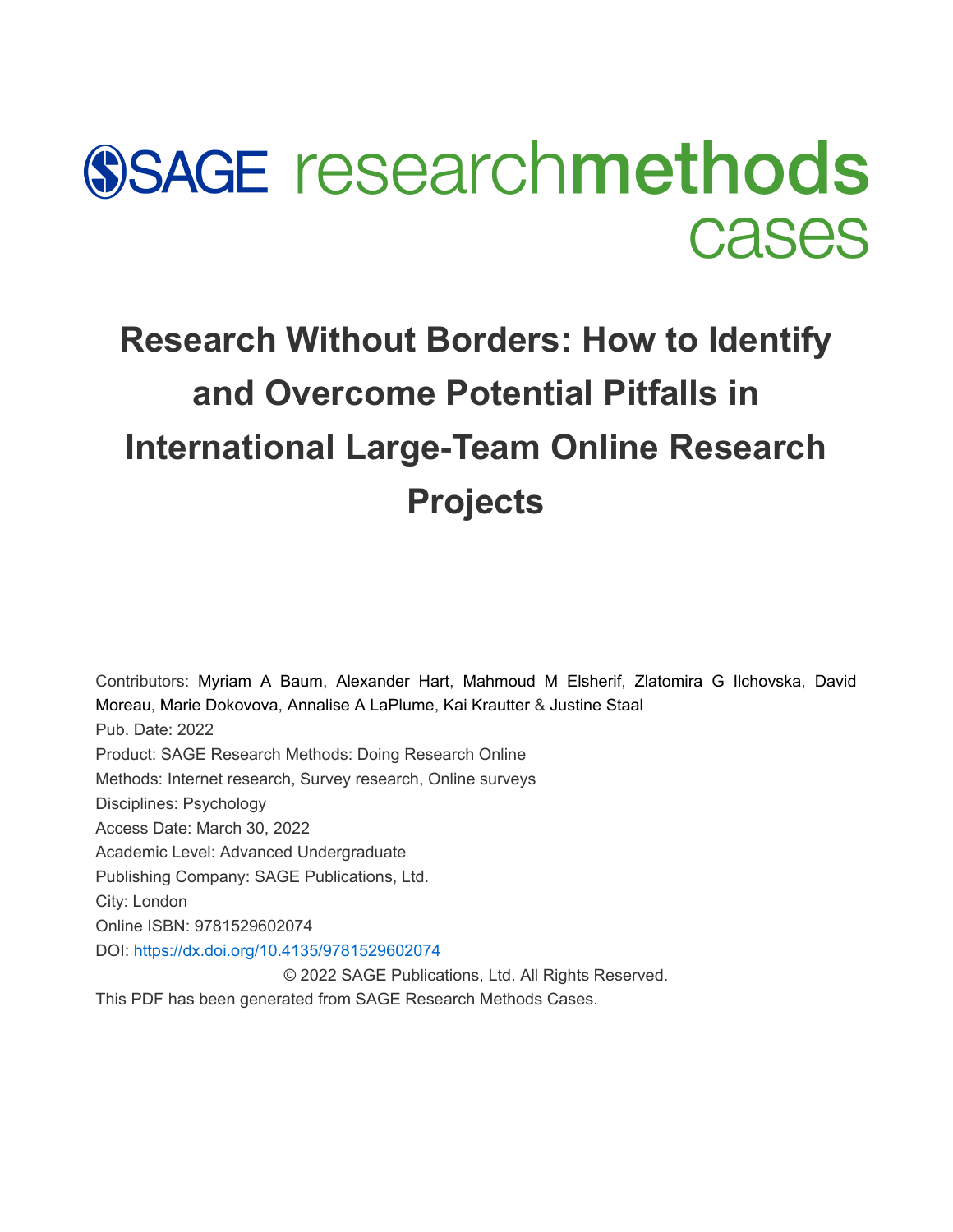## **Abstract**

This case study is based on experiences with an international meta-scientific project across different fields of research, assessing the use of Open Science (OS) practices in these fields as well as individual researchers' reasons for not engaging in OS practices. The project was conducted by a cross-cultural and diverse group of researchers. In the case, we share insights into potential pitfalls when conducting an international study, as well as possible solutions to overcome them. Specifically, we highlight various issues by focusing on two key phases, namely, designing an online survey with a focus on cross-cultural data collection and recruiting a cross-cultural online sample of researchers.

## **Learning Outcomes**

By the end of this case study, students should be able to:

- Be aware of best practices for designing cross-culturally appropriate items and recognize the relevance of defining terminology in an international study
- Know potential pitfalls when designing an online survey for a cross-cultural research project
- Coordinate different approaches to recruit an adequate sample and know how to maximize outreach
- Consider different approaches to recruit an adequate and diverse sample and know how to maximize outreach

## **Project Overview and Context**

This case study refers to the Open Science Cross-Cultural (OSCC) project. The ongoing project investigates the frequency of using so-called Open Science (OS) practices among scientists and obstacles that might prevent the adoption of OS practices across the globe.

Because the accumulation of scientific knowledge occurs when researchers can rely on each other's work, the reproducibility of scientific findings can be adversely impacted by the lack of transparency or the presence of biases, which can include the manipulation in the analyses or reporting of findings and the flexibility of design, definition, and analytical modes ([Ioannidis, 2005](#page-11-0)). As there have been recent reproducibility crises across several disciplines, in which many research findings proved difficult or impossible to replicate ([Reed, 2018](#page-12-0)), a considerable number of researchers have been rethinking formerly accepted reporting standards (e.g., [Simmons et al., 2011](#page-12-1)). As a result, several (interdisciplinary) initiatives have set the goal of disseminating OS practices, such as registering hypotheses, analyses, and methods before conducting a study, literature review, or making materials and data openly available (e.g., [Nosek et al., 2018](#page-11-1); [Pownall](#page-11-2)  [et al., 2021](#page-11-2)). For more information on OS practices and incorporating them in teaching, the Framework for Open and Reproducible Research Training (FORRT) provides free educational resources around this topic for students and educators (<https://forrt.org/>).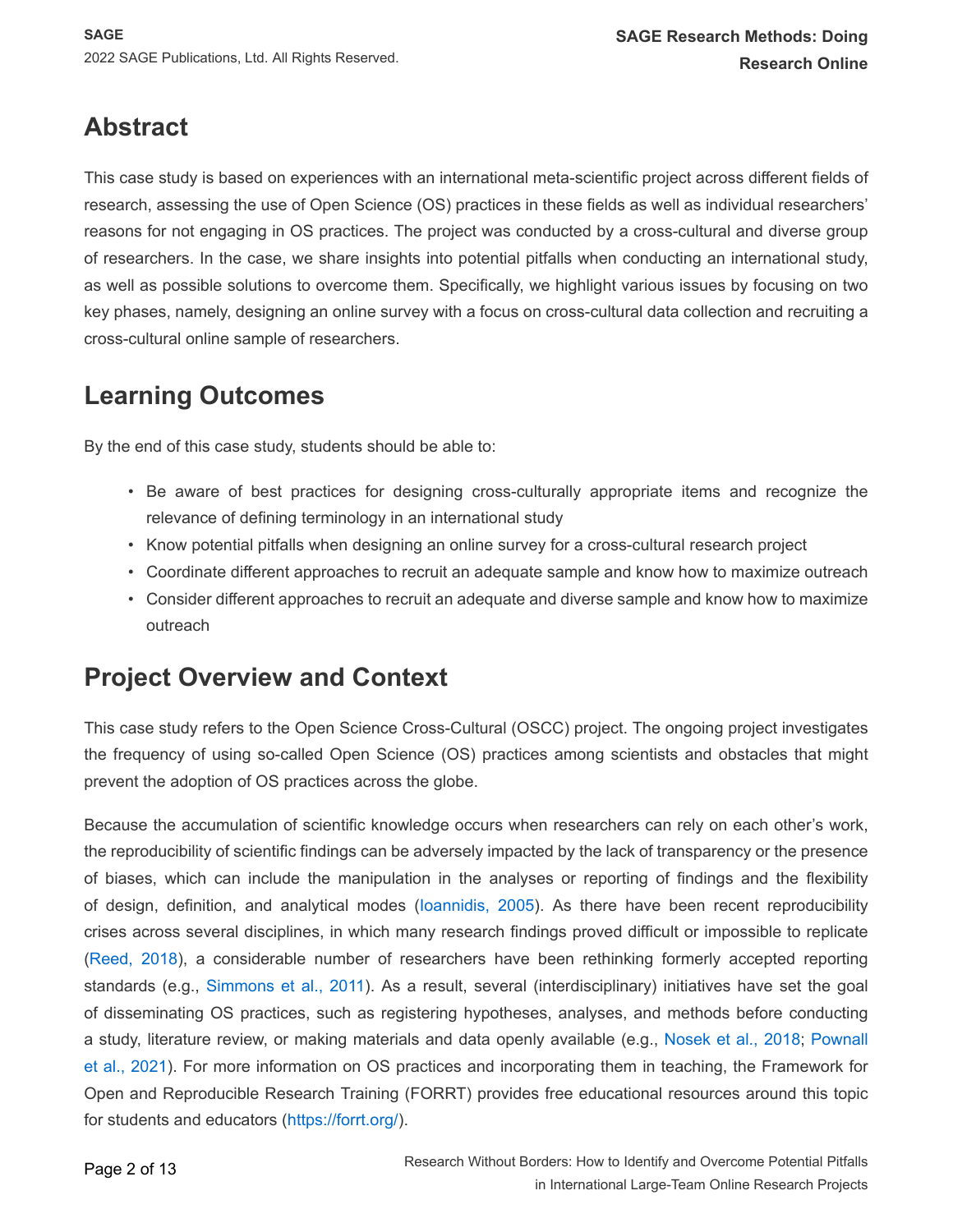#### **SAGE Research Methods: Doing Research Online**

However, the adoption of OS practices still varies across researchers, disciplines, and countries (e.g., [Nosek,](#page-11-3)  [2019, June](#page-11-3)). The reasons for such local and global differences remain poorly understood. Examining the occurrence of these hidden obstacles (e.g., country-specific legislation) is crucial to direct future efforts within the OS community. It is important to understand the unique barriers that researchers encounter across countries and disciplines to provide more appropriate and effective incentives to encourage open and transparent research ([Nosek et al., 2012](#page-11-1)).

To uncover such differences across the globe, 47 researchers from different countries have started the OSCC project and aim to investigate the situation in more than 20 countries from all over the world ([Figure 1](#page-2-0)). While the majority of researchers conducting the project are rooted in psychology, neither participating in the project nor in the survey is restricted to a certain discipline. The target sample consists of researchers from various disciplines, career stages, and countries, with the aim of providing insights into the current state of OS dissemination. At the moment of writing this case study, the project is in its ongoing data collection phase.

#### **Figure 1. Targeted regions.**

<span id="page-2-0"></span>

As this study is conducted in an international sample of researchers not restricted to a single discipline, there are several methodological aspects that need to be considered. Not every researcher might be familiar with OS practices, for example, due to local peculiarities pertaining to the rationale of the survey itself, such as having no access to educational materials concerning OS practices. In this vein, this case study focuses on two main stages of the data collection phase: (I) designing the online survey and (II) recruiting a cross-cultural online sample of researchers from diverse disciplines and countries. By doing so, we highlight accompanying obstacles and present potential solutions to overcome them.

#### **Section Summary**

• The OSCC project aims to investigate the knowledge, frequency of use, and barriers to OS practices.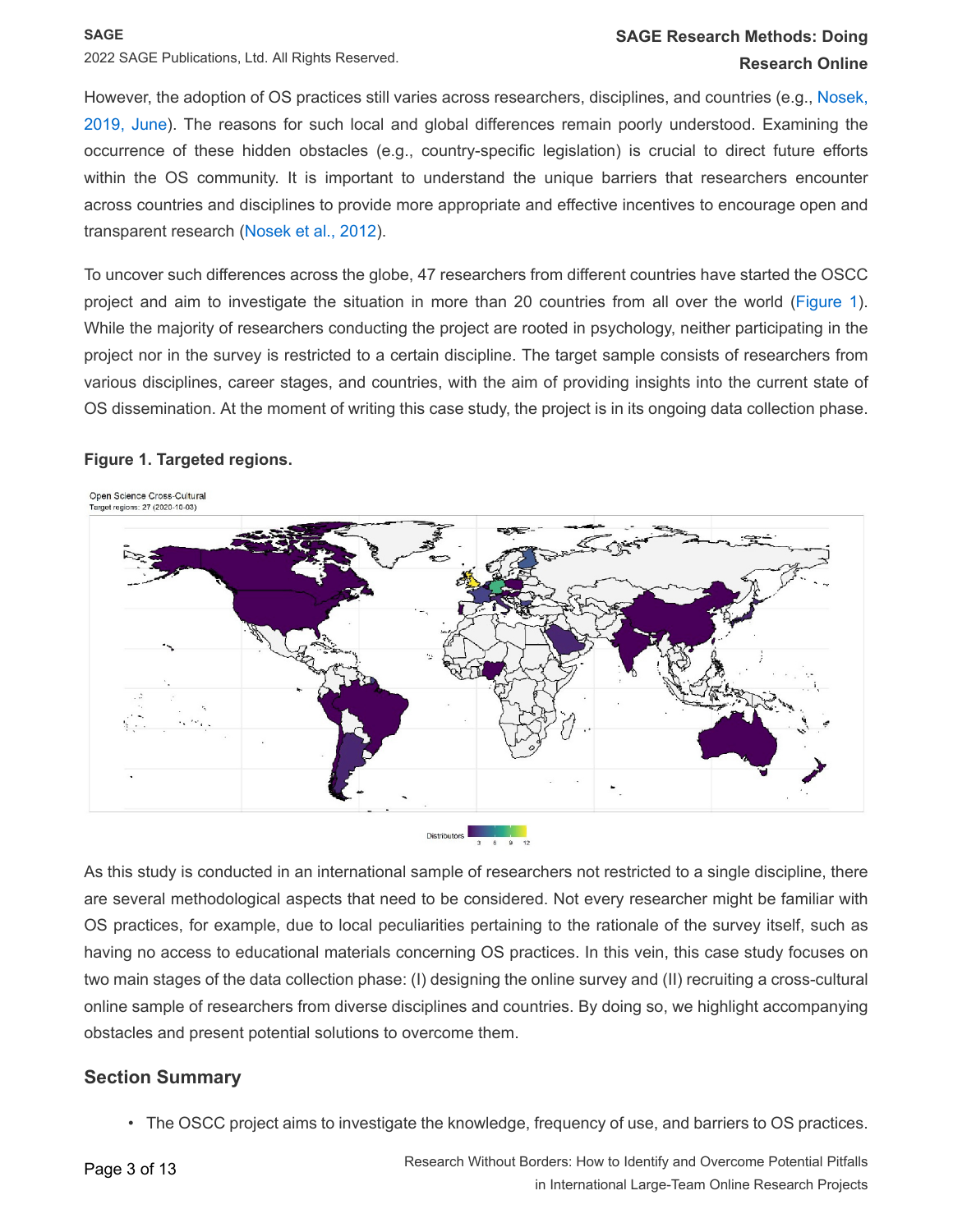• The project gathers an international sample of researchers from different disciplines using an online survey.

## **Research Design**

The first step of the project comprised of the survey creation. With the help of about 100 volunteers at an international OS conference, we gathered ideas for potential obstacles and survey questions. In the next step, the OSCC team proposed and defined core OS practices, rated their relevance to the OS, and outlined potential barriers to their usage. We used a published definition of OS as "an umbrella term used to refer to the concepts of openness, transparency, rigor, reproducibility, replicability, and accumulation of knowledge, all of which are considered fundamental features of the scientific endeavor" ([Crüwell et al., 2019, p. 237](#page-11-4)). The principal investigators created survey items based on the suggestions gathered at the conference, and the research team extensively edited them over several iterations to ensure different research fields, OS practices, and cultural perspectives were considered. A longer survey version was piloted with 136 participants, and a final shorter version was then developed to encourage study efficiency and higher participation rates. In the final survey version, the participants were asked about their level of familiarity with one randomly drawn research practice, out of 19 such, and their plans for future engagement, as well as reasons that prevent them from engaging in this practice more often. Participants completed a study questionnaire including demographic information (e.g., "What is your current career stage?"), and beliefs and attitudes on OS practices (e.g., "When Open Science practices are used in a paper, I believe that results are more credible."). More information on the survey can be found on <https://osfio/mey43/>.

Finally, the project team started to distribute the finalized survey via an online link at OS groups, conferences, research institutes, university departments, research associations, and via personal connections. To prevent duplicate sharing and ensure wide distribution, a Google sheet is used to record where the survey was disseminated. Data are collected anonymously and participants are recruited through social media, universities, and mailing lists. As of November 2021, most participants are from Canada (28.8%), Austria (13.0%), Switzerland (11.7%), or Germany (10.6%).

#### **Section Summary**

- An online self-report survey assessed usage of and barriers to OS practices.
- Survey design was an iterative process to balance questions that were representative yet brief.
- Unlike most studies, this study required extensive recruitment of researchers to run the project as well as researchers to participate in the final survey.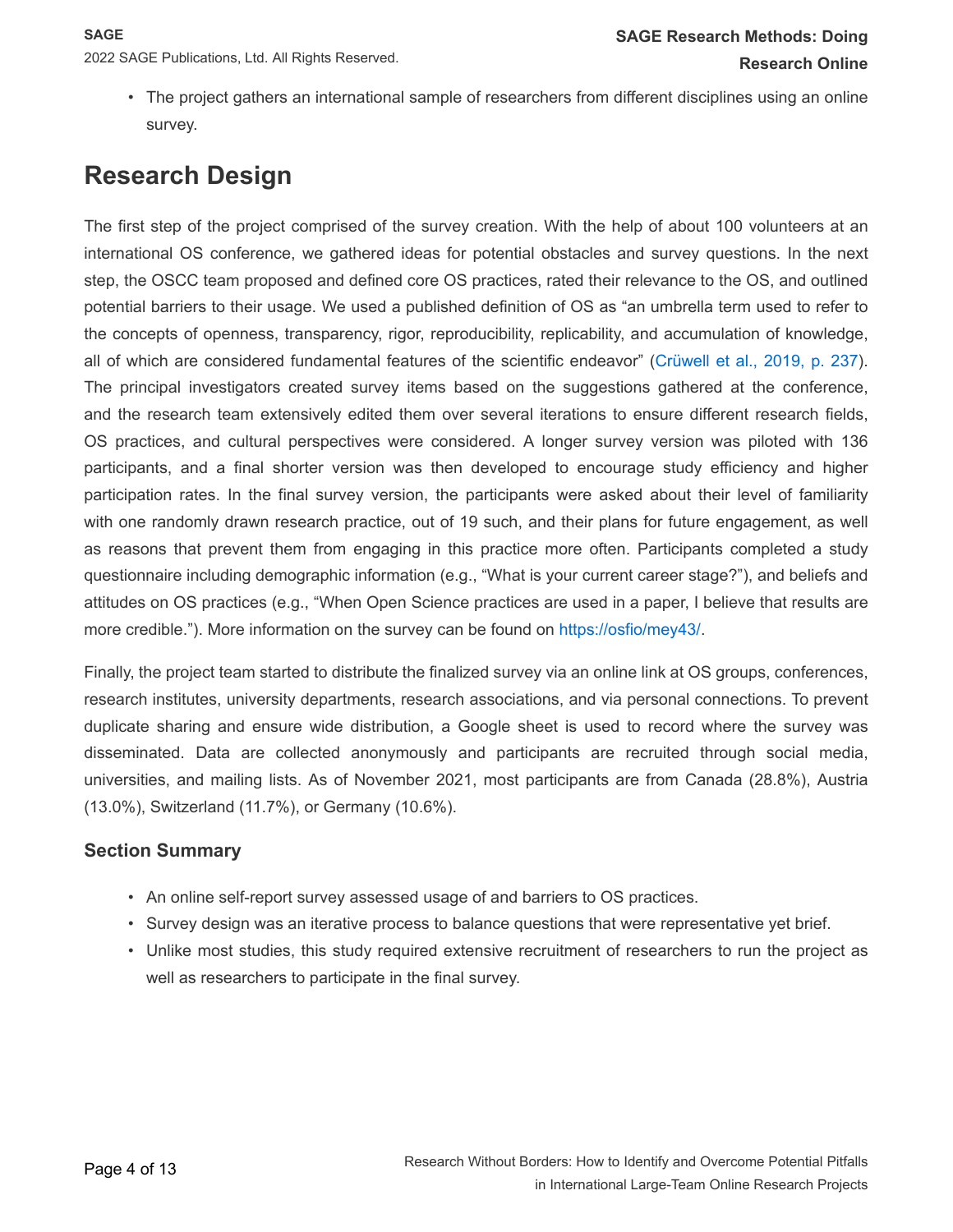## **Designing an Online Survey With a Focus on Cross-Cultural Data Collection**

#### **Initial Research Practicalities**

In the survey, we were interested in conclusive and comparable information about OS practices. Consequently, we had to pay attention to three issues when designing our survey that were particularly distinctive for international remote studies.

Due to possible legal issues related to data protection law differences in each country, we first had to consider how data storage would comply with the regulations in each distribution country. The following also had to be taken into account: recording IP addresses for the purposes of avoiding duplicate responses, the platform server location, and whether ethical approval was required from an ethics body in each target country. Foreseeable technical issues were restrictions of access to the platform (e.g., limitations in power supply or internet connection) from some countries, formatting difficulties due to direction of text display/reading, or errors due to display of non-latin text and symbols.

Second, to facilitate understanding of the items, we display definitions for all OS terms in the survey. This is in line with our research goal, as we do not focus on how different researchers define the same terms, but rather on the actual implementation of practices defined a priori. Related to this point and in the course of the project, the suggestion was raised to translate the questionnaire into different languages. However, as the project progressed and a few collaborators happened to leave the project, it became clear that we could not strike a balance between prioritizing those ideas and keeping a reasonable timeline. Some collaborators left the project due to work on other commitments, lack of time, or personal reasons. A rationale for this could be that OSCC is a non-funded project that has grown on the shoulders of volunteers, instead of having recourse to a dedicated staff. Consequently, while we generated momentum and excitement during the kickoff at a conference, over time, the project had to deal with other obligations becoming more relevant for some of its members or members leaving due to different preferences on the project development. Moreover, for some languages, terms may not yet exist, so we would have to use a direct phonetic transliteration of the English term, or even the borrowed English term itself (spelled in English). This is why it is crucially important to define all new or rather unknown terms as simply as possible. In addition, we implemented culture-fair items to standardize answering questions that we anticipated would vary between countries. For example, the definition of early-career researcher varies internationally (e.g., number of years for and after a PhD), so we coded this response using a figure that represents the career continuum visually (see [Figure 2](#page-4-0)).

<span id="page-4-0"></span>**Figure 2. Culture-fair item assessing the career stage of the participant.**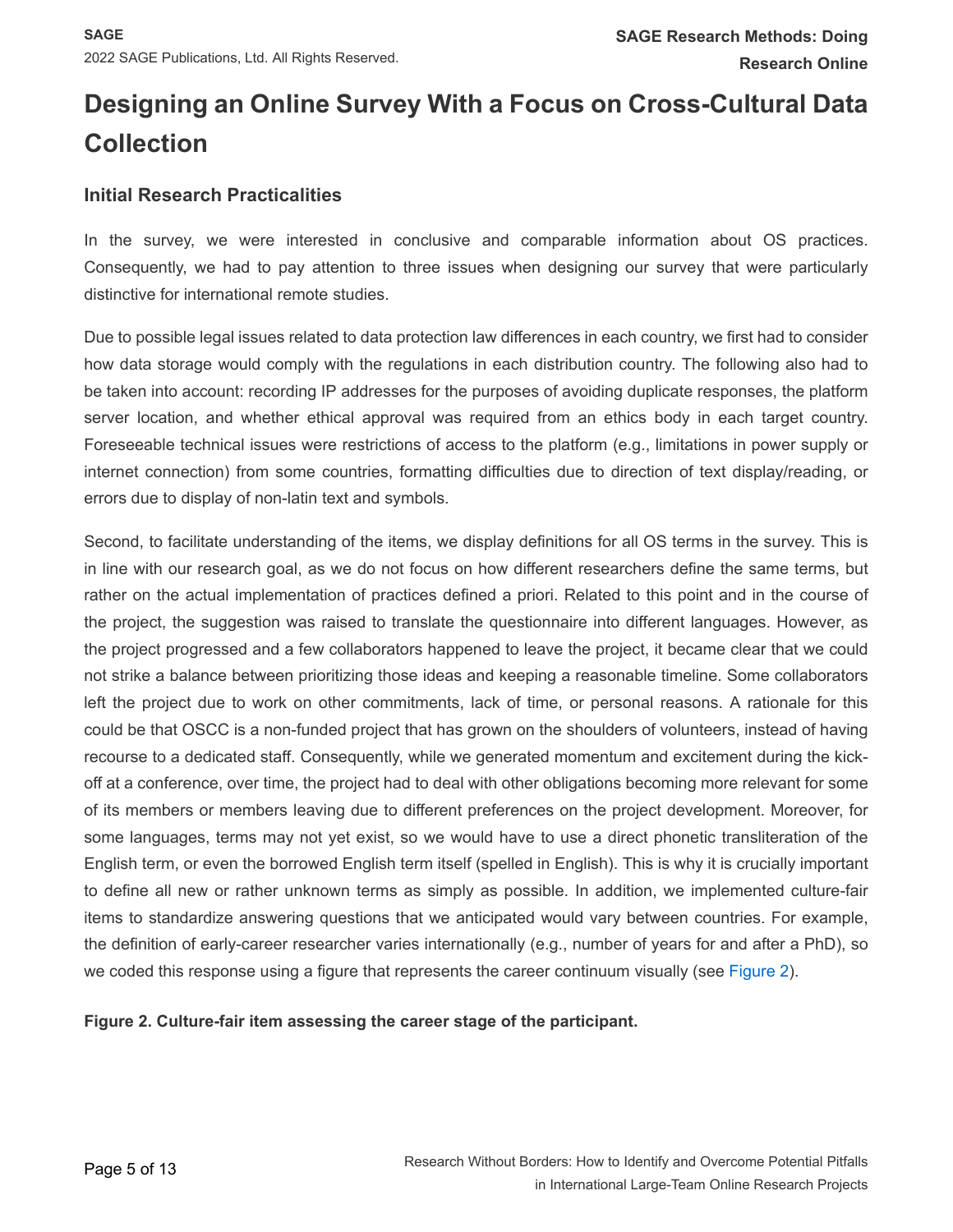#### **SAGE**

2022 SAGE Publications, Ltd. All Rights Reserved.

#### What is your current career stage?

(Move the figure to an appropriate step.)

#### late career researcher



#### early career researcher

Third, because the study provided no incentive for participating in the survey, a major concern was midsurvey attrition. We therefore implemented a branching scheme that displayed only relevant information. We further try to motivate participants by a clear introduction on how the topic of study contributed to scientific development.

During the development, collaborators were invited to provide their opinions and feedback on all aspects of study design, and the feedback was shared with the research team. This procedure resulted in an ongoing feedback loop of giving and implementing feedback several times, producing several survey iterations.

#### Section Summary

- There might be country-specific data protection laws that have to be considered.
- Definitions of crucial terms should be provided in the survey and be as simple as possible.
- When participation cannot be incentivized, one should be mindful of participant burden and how participants can remain motivated to complete the survey.

#### **Method in Action**

The first version of the survey asked participants to respond to 27 items for at least 16 different OS practices. For key OS terms, we used definitions acquired from The Open Scholarship Survey project ([Mellor, 2021](#page-11-5)) that provides a modular standardized survey assessing attitudes toward OS practices. Since attitudes were not the main concern of our data collection, we did not adopt items and instead focused on questions pertaining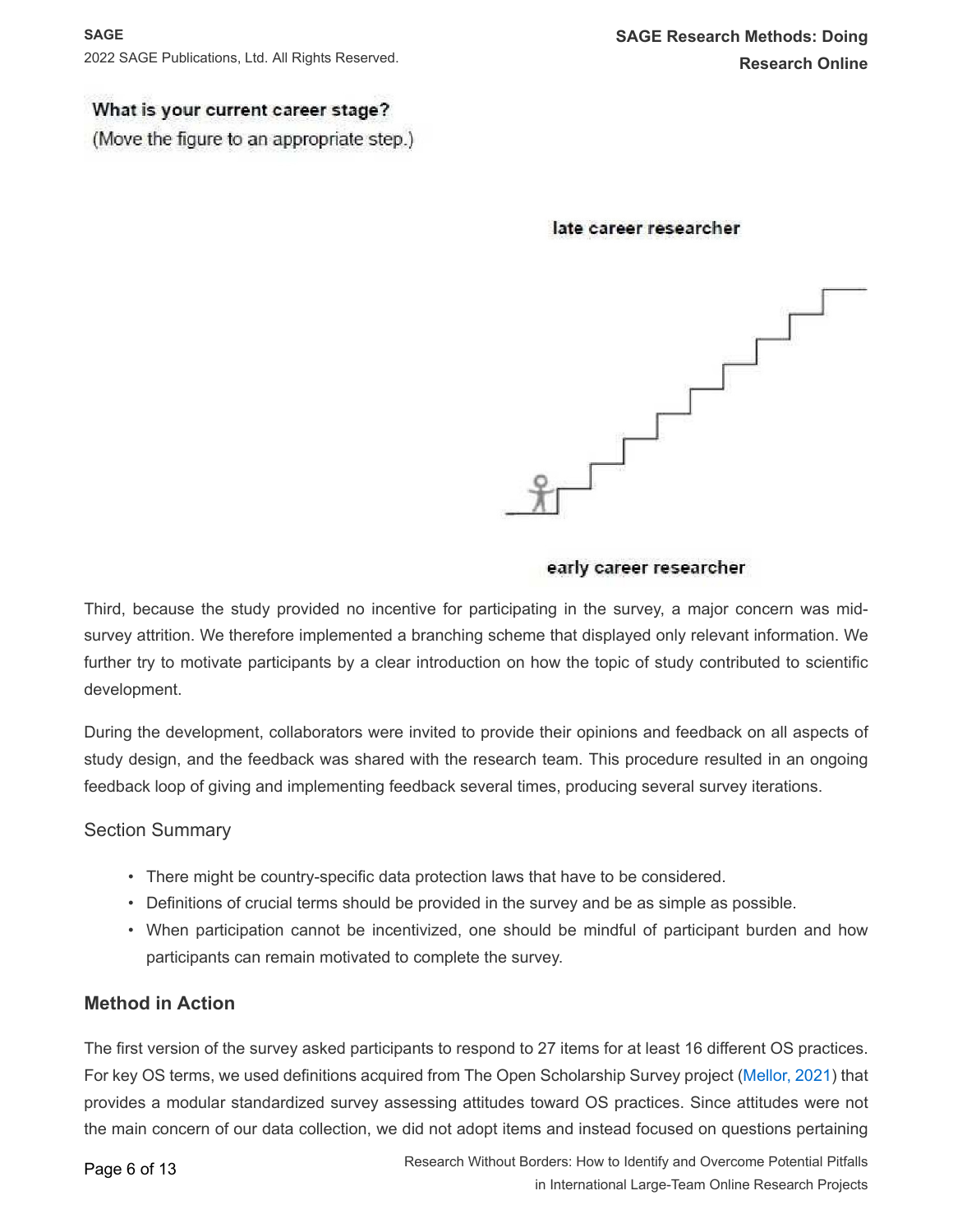to familiarity with and obstacles to the adoption of OS practices. Working with a large and diverse group of researchers helped gain insight into the state of OS from different countries, cultures, and fields. Based on this knowledge, we designed items that we deemed clearly comprehensible for participants from different cultures and backgrounds.

During within-team initial trials, this first version took about 20 min to complete the survey. However, when the survey was shared with our participants, they informed us that they needed between 30 and 50 min to complete the survey.

After an inspection of the metadata, it was found that the survey also showed a completion rate of only 8% for those who clicked on the survey link. Most participants did not drop out during the completion of the OS-related items, instead, 87% of the participants did not begin the questionnaire, and about 13% of the remaining participants refrained from further participation during the preliminary demographic questions (e.g., nationality).

Following these observations and a group meeting, we decided to shorten the survey, using the first version as a pilot, as we concluded that participants may have discontinued sharing OS-related opinions as a result of the survey being longer than 20 min. Therefore, for the final version, we ask about one randomly drawn OS practice per participant, while omitting several optional questions. We also reduced the information on the first page informing the participants about the relationale and importance of the survey and instead provided a link to supplemental information. This not only shortened the completion time to 5 min but also improved participant retention, nearly doubling the rate of participants who complete the survey from 8.0% to 14.3%.

#### Section Summary

- If the study cannot be provided in the participant's native language, items should be formulated as concisely and clearly as possible.
- If the completion rate is too low for sampling to be efficient, shortening the questionnaire or reworking problematic sections should be considered.

#### **Practical Lessons Learned**

At the beginning of the questionnaire design phase, we were using internal feedback surveys (e.g., a short form to rate the comprehensibility of items) that helped to develop the project in a fast and structured way. In addition, results from these internal surveys were easy to summarize for the research team. As we switched to qualitative feedback, contradictory viewpoints became more difficult to incorporate and increased the burden on the principal investigators. The response rate within the research team also was much lower compared to the structured surveys. Based on this experience, we recommend relying on closed feedback options for an extended amount of time, for example, by letting the team members rate paragraphs and item versions on comprehensibility.

Regarding the main survey, a big advantage of using online surveys as opposed to paper-and-pencil versions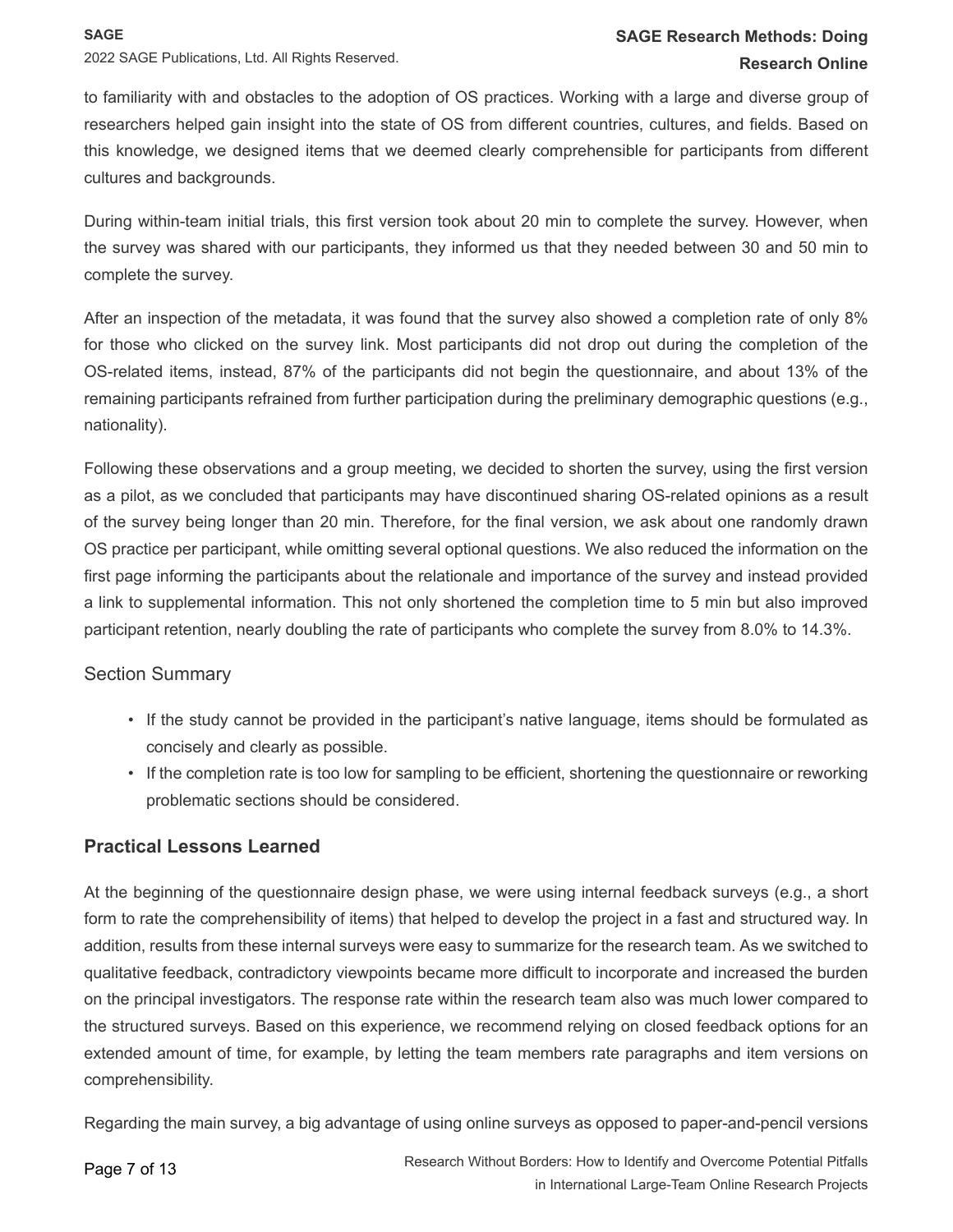**SAGE**

2022 SAGE Publications, Ltd. All Rights Reserved.

#### **SAGE Research Methods: Doing Research Online**

was the possibility of easily adapting the questionnaire content to the participants (only showing follow-up questions relevant to the respondents' previous answers), question randomization, and adaptability of the survey in a later stage of the project. The pilot version of the survey allowed us to ask detailed questions of practices depending on the participants' familiarity with them. In the shorter version, asking the participants of only one but randomly selected practice ensures that all practices have an equal chance of being selected for responses.

An important lesson was that the completion rate improved when the time demands on the participants were lowered from 30 to 50 min to an average of 5 min. This should be taken into account depending on the needs of the project. If the priority is to gain information about individual topics across many participants, then a short survey seems more appropriate. In contrast, if the goal is to investigate the links between multiple answers within the same participant, then completion rate would have to be improved via other means (e.g., payments, raffles, or course credits).

Moreover, we received no negative feedback on questionnaire items or content, and had positive feedback on the culture-fair items so far. An advantage of our project was using a diverse team for item generation and evaluation, combining different nationalities, disciplines, and career stages. In this way, we could pretest any stage of the survey with a sample of the intended population (i.e., an international and diverse group of researchers) and also estimate whether the meaning of the English version of the survey items would be understood by non-native speakers. The diverse team allowed us to integrate many different views and allowed us to estimate, for example, how a mid-career linguist perceived the survey compared to a late-career psychologist. Other projects might be able to obtain similar benefits by piloting within the target population.

#### Section Summary

- Online questionnaires can be used for more than just collecting data from the target sample. They can also be used to communicate with the team, such as collecting feedback from collaborators on the questionnaire being designed.
- The main advantages of online surveys are the ease of using randomized question presentation, branching and adaptive testing, as well as updating the survey in response to poor completion rates.

## **Recruiting a Cross-Cultural Sample of Past or Currently Practicing Researchers Online From Diverse Disciplines**

#### **Initial Research Practicalities**

The final challenge was to recruit a sufficiently diverse sample of researchers as participants. To better coordinate the distribution of the questionnaire during the recruitment phase, in advance, we created different sub-channels in the project's Slack. Slack is a chat software that can help organize teams. We used Slack to coordinate actions across different time zones, stay in touch with all collaborators asynchronously, and provide separate messaging channels for organizing specific tasks, such as distributing the survey in a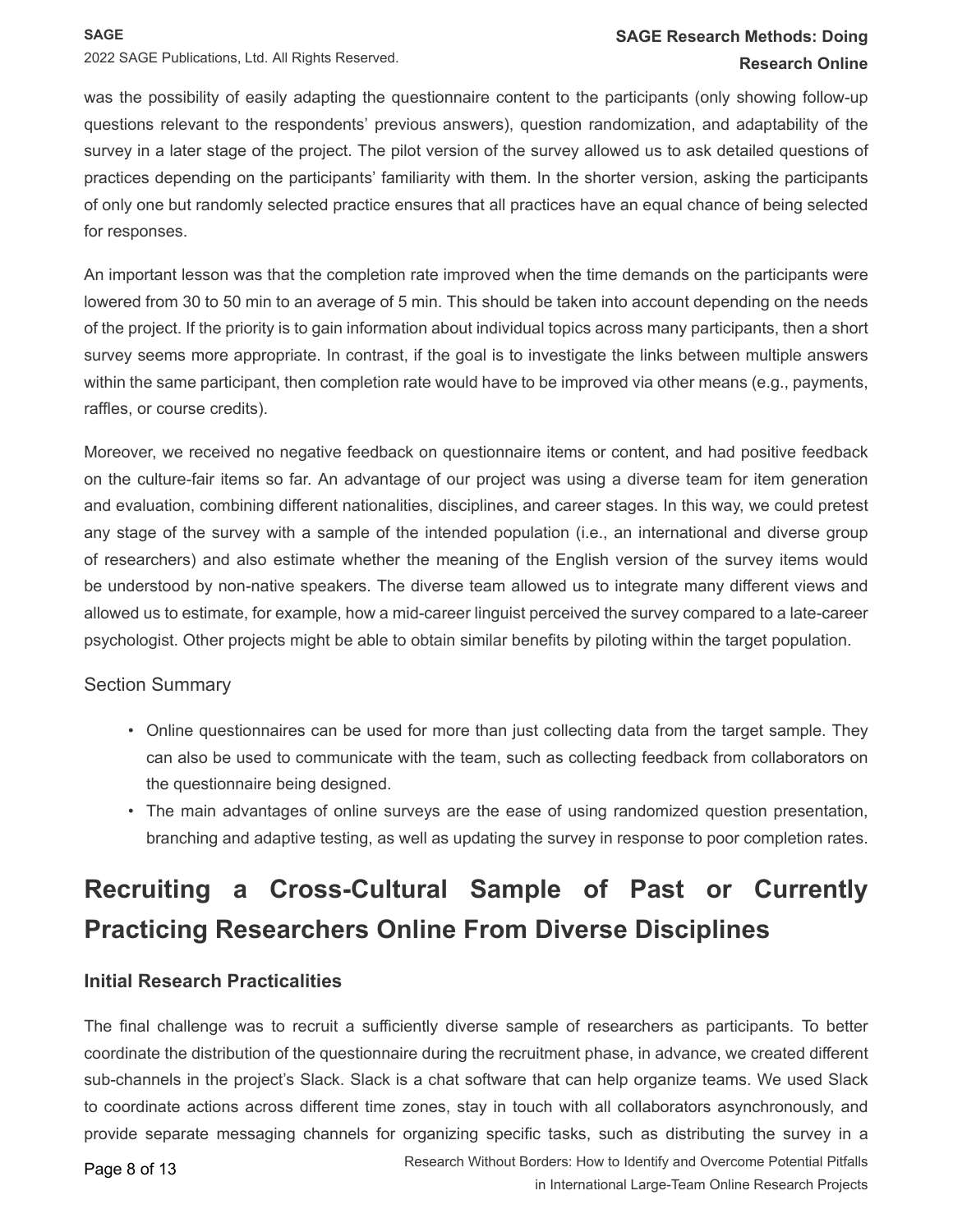specific country. These channels were country-specific, so that the different team members of a given country could coordinate and discuss distributing strategies with each other.

In addition, a link to a "dissemination sheet" (see, e.g., [Figure 3](#page-8-0))—documented in an online spreadsheet—was distributed among all team members to avoid duplicate sharing and ensure each target country would have enough shares.

#### <span id="page-8-0"></span>**Figure 3. Example of a dissemination sheet.**

|                 |                                            | B          |           | D             |                                   |                                |  |
|-----------------|--------------------------------------------|------------|-----------|---------------|-----------------------------------|--------------------------------|--|
|                 | Name of network, channel, institution etc. | Date       | Country   | <b>Status</b> | Your name(s) /<br>abbreviation(s) | Link or contact                |  |
|                 | 2 Sample network                           | 08/18/2021 | <b>UK</b> | done          | <b>Mahmoud Elsherif</b>           | www.sample-network.de          |  |
|                 | 3 Sample institution                       | 08/18/2021 | Germany   | pending       | <b>Alexander Hart</b>             | mr.smith@sample-institution.de |  |
|                 |                                            |            |           |               |                                   |                                |  |
|                 |                                            |            |           |               |                                   |                                |  |
| 6               |                                            |            |           |               |                                   |                                |  |
| 7               |                                            |            |           |               |                                   |                                |  |
| 8               |                                            |            |           |               |                                   |                                |  |
| $\overline{9}$  |                                            |            |           |               |                                   |                                |  |
| 40 <sup>1</sup> |                                            |            |           |               |                                   |                                |  |

In preparation for the recruitment phase, an invitation template was provided to all researchers sharing the survey. It was used to convey key points consistently in the recruitment messages. In addition, a pdf-version of the questionnaire was provided as a possible attachment for emails, so that disseminators could also review the questionnaire.

Furthermore, the survey was designed with a focus on accessibility for researchers across the globe. The online format of the survey ensured that it was easily shareable, accessible, and could be completed at a time that was convenient for the participant.

#### Section Summary

- There are a variety of free-to-use online tools that can be helpful in planning and conducting data collection.
- The use of online tools in cross-cultural projects also offers the possibility of asynchronous communication, so that issues of time difference between countries becomes less important.

#### **Method in Action**

To maximize outreach, we decentralized recruitment and had each team member or smaller groups of people from the same country distribute the survey individually. Multiple channels of communication are used (e.g., social media, emails of the organizations, personal contacts, and mailing lists). The disseminators are encouraged to personalize the recruitment messages to the specific group or individuals, using the invitation template shared with them. This has been shown to improve response rate ([Heerwegh et al., 2005](#page-11-6); [Joinson](#page-11-7)  [et al., 2007](#page-11-7)). In some cases, recruitment messages are also translated to increase visibility and accessibility. Potential participants are encouraged to further share the survey with their own contacts and organizations. In addition, the survey was shared in OS communities, other grassroot movements (e.g., ReproducibiliTea), and at conferences (e.g., Society for Improving Psychological Science, SIPS).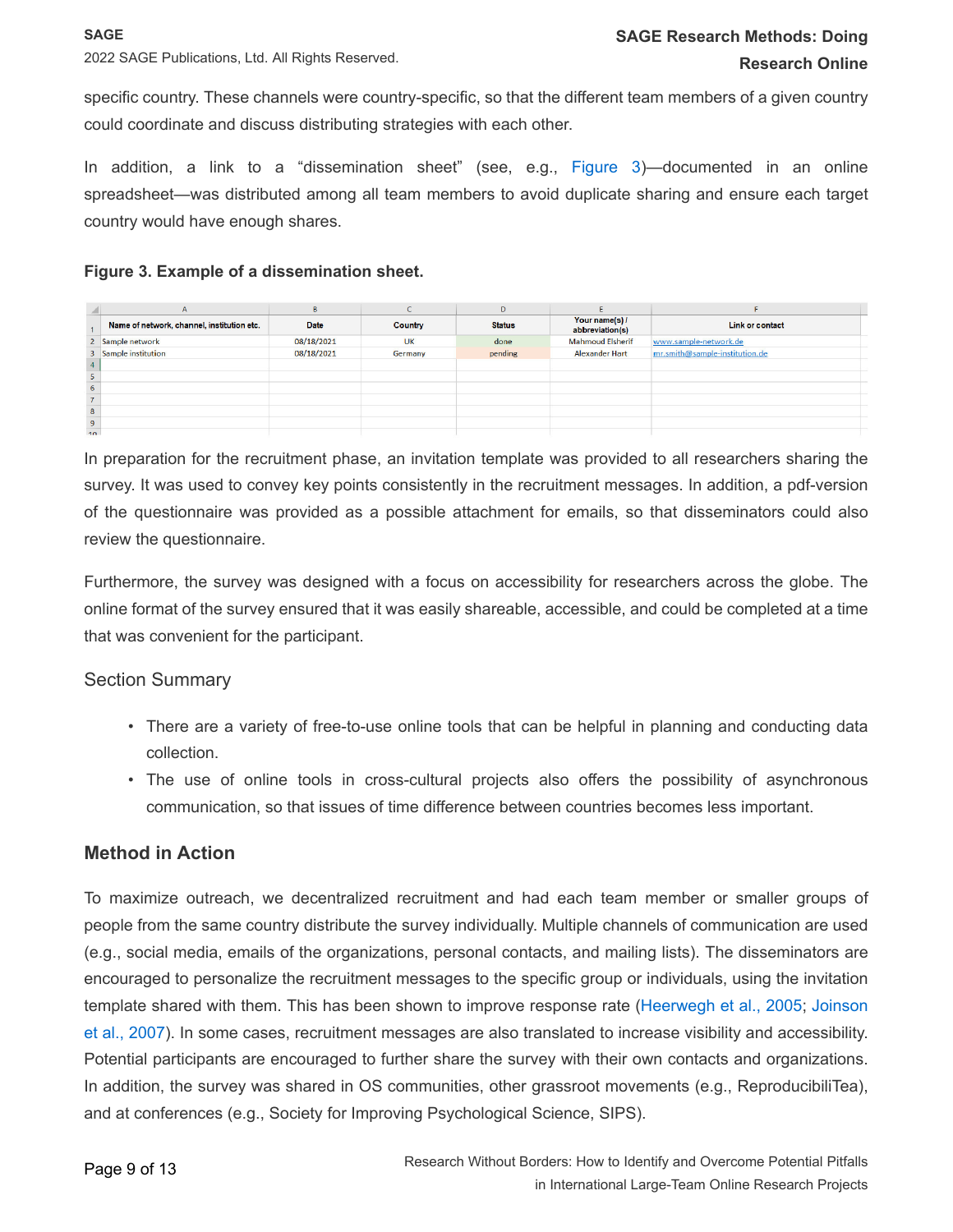#### **SAGE**

2022 SAGE Publications, Ltd. All Rights Reserved.

One of the issues faced during participant recruitment so far has been that it could not be determined whether all team members involved in sharing the survey were updating the Google Sheet. As a result, during recruitment, we do not know whether certain groups of potential participants are being over-targeted or not (e.g., targeting psychologists in the UK).

#### Section Summary

- A decentralized recruitment strategy and a method of tracking the distribution of the survey to individuals, groups, and organizations can improve coordinating sampling across several countries and institutions.
- Providing wording and communication templates facilitates the dissemination processes.
- All team members should be encouraged to track their recruiting efforts in a way that is transparent to all.

#### **Practical Lessons Learned**

The planning strategies implemented before data collection (e.g., dissemination sheet, recruitment message templates, decentralized recruitment) result in an effective dissemination. The researchers can coordinate their efforts and avoid contacting the same organizations on multiple occasions. The consistent message to invite the participants ensures that all potential respondents are aware that the survey is anonymous and that we are interested in a variety of opinions on OS practices, which improves the quality of the data.

The potential issue regarding over-targeting certain groups due to noncompliance with reporting in the Google Sheet could be addressed by utilizing more sophisticated project management software (e.g., collecting timestamps of logins). However, this lay beyond the financial scope of this project.

#### Section Summary

- It is beneficial to plan recruitment in advance and consider the collaborators' ideas in these plans.
- If the use of professional project management software is possible, it can support project coordination and data collection.

## **Conclusion**

This case study aimed at providing valuable insights into two main phases of conducting a cross-cultural online survey: designing the survey and recruiting the participants. Our case study of a large-scale international research project revealed several challenges and possible solutions. We described key aspects of designing an online questionnaire with a focus on cross-cultural data collection, as well as recruiting a cross-cultural online sample of researchers. Although there are numerous challenges in conducting a cross-cultural research project, several strategies can be used to improve the success of the project. Due to increasing globalization of research, it will be important to consider the discussed challenges as more researchers will encounter them. We recommend careful consideration of these challenges to optimize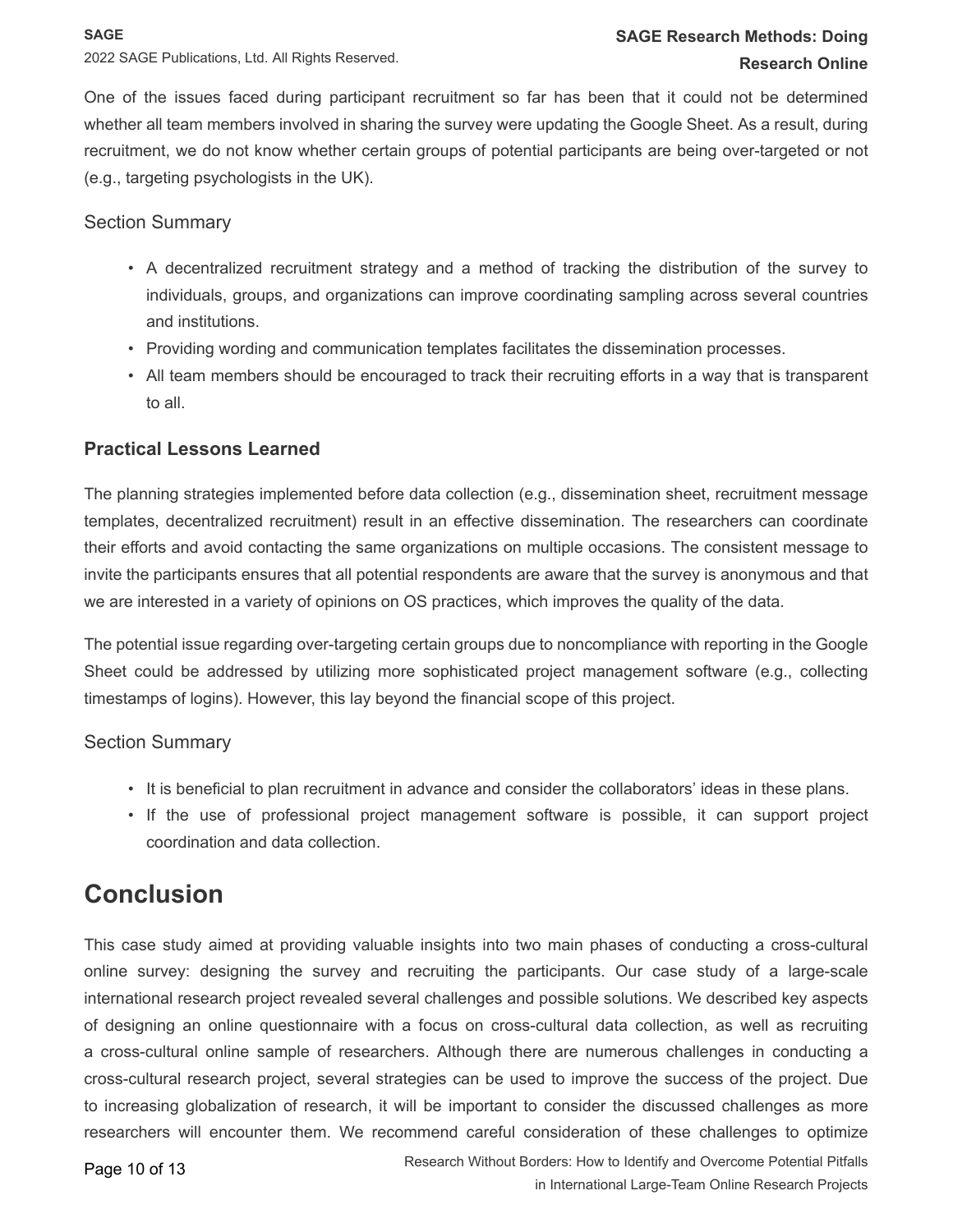resources and contribute to the cross-cultural literature that is necessary to understand human behavior and cognitive diversity on a global scale.

## **Classroom Discussion Questions**

- 1. Imagine you were planning a large multi-site online study. How could you use online software/tools to help organize an international team?
- 2. How could you check the comprehensibility of the questionnaire for cross-cultural data collection? How would you do this without a team of international researchers conducting the project?
- 3. How can you ensure that underrepresented participant groups are invited to the survey? How could you check they are involved in the sample without infringing privacy?

## **Further Reading**

**Callegaro, M.**, **Manfreda, K. L.**, & **Vehovar, V.** (2015). *Web survey methodology*. Sage.

**Ghai, S.** (2021). It's time to reimagine sample diversity and retire the WEIRD dichotomy. *Nature Human Behaviour*, 1–2.

Parsons, S., Azevedo, F., Elsherif, M. M., Guay, S., Shahim, O. N., Govaart, G. H., Norris, E., O'Mahony, A., Parker, A. J., Todorovic, A., Pennington, C. R., Garcia-Pelegrin, E., Lazić, A., Robertson, O. M., Middleton, S. L., Valentini, B., McCuaig, J., Baker, B. J., Collins, E., ... Aczel, B. (2021). A community*sourced glossary of open scholarship terms [Manuscript submitted for publication]*. Department of Experimental Psychology, University of Oxford.

**Van Selm, M.**, & **Jankowski, N. W.** (2006). Conducting online surveys. *Quality and Quantity*, 40(3), 435–456. 10.1007/s11135-005-8081-8

**Vicente-Saez, R.**, & **Martinez-Fuentes, C.** (2018). Open Science now: A systematic literature review for an integrated definition. *Journal of Business Research*, 88, 428–436. 10.1016/j.jbusres.2017.12.043

## **Web Resources**

SurveyMonkey: <https://www.surveymonkey.com/>

DeepL Translate: <https://www.deepl.com/translator>

Slack: [https://slack.com](https://slack.com/) 

Google Hangouts: <https://hangouts.google.com/>

Google Sheets: <https://docs.google.com/spreadsheets/u/0/>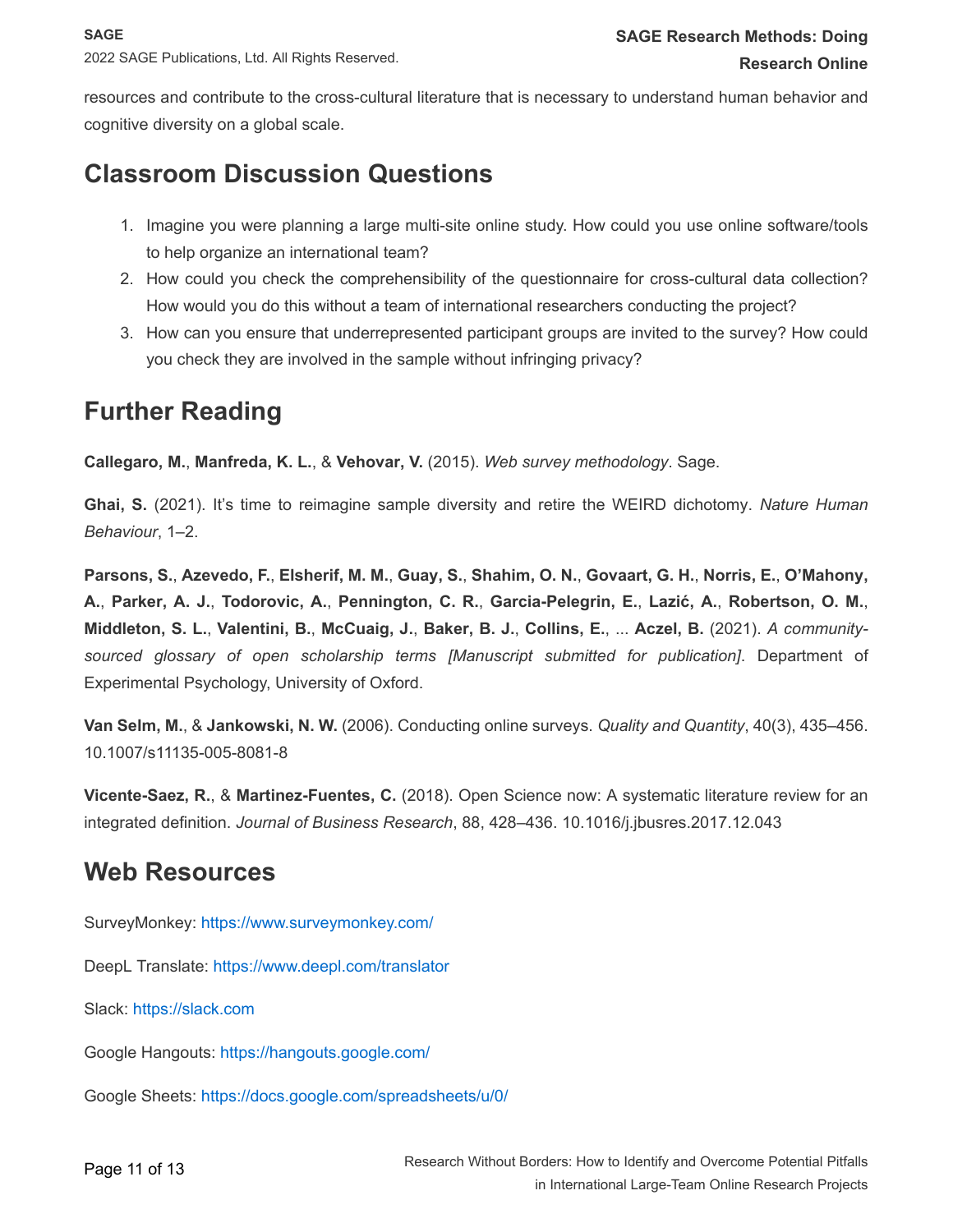#### **Conceptualization**

Myriam A. Baum\* and Alexander Hart\*. **Project administration**: Myriam A. Baum\* and Alexander Hart\*. **Supervision**: Myriam A. Baum\* and Alexander Hart\*. **Writing—original draft**: Myriam A. Baum\*, Alexander Hart\*, Mahmoud M. Elsherif, Zlatomira G. Ilchovska, David Moreau, Marie Dokovova, Annalise A. LaPlume, Kai Krautter, and Justine Staal. **Writing—review & editing**: Myriam A. Baum\*, Alexander Hart\*, Mahmoud M. Elsherif, Zlatomira G. Ilchovska, David Moreau, Marie Dokovova, Annalise A. LaPlume, Kai Krautter, and Justine Staal.

## **Funding**

Annalise A. LaPlume was funded by a postdoctoral fellowship by the Alzheimer Society of Canada (#20-16).

## **References**

<span id="page-11-4"></span>Crüwell, S., van Doorn, J., Etz, A., Makel, M. C., Moshontz, H., Niebaum, J. C., Orben, A., Parsons, S., & **Schulte-Mecklenbeck, M**. (2019). Seven easy steps to open science: An annotated reading list. *Zeitschrift Für Psychologie*, 227(4), 237–248.

<span id="page-11-6"></span>**Heerwegh, D**., **Vanhove, T**., **Matthijs, K**., & **Loosveldt, G**. (2005). The effect of personalization on response rates and data quality in web surveys. *International Journal of Social Research Methodology*, 8(2), 85–99. 10.1080/1364557042000203107

<span id="page-11-0"></span>**Ioannidis, J. P. A**. (2005). Why most published research findings are false. *PLoS Medicine*, 2(8), e124. 10.1371/journal.pmed.0020124

<span id="page-11-7"></span>**Joinson, A. N**., **Woodley, A**., & **Reips, U.-D**. (2007). Personalization, authentication and self-disclosure in self-administered Internet surveys. *Computers in Human Behavior*, 23(1), 275–285. 10.1016/ j.chb.2004.10.012

<span id="page-11-5"></span>**Mellor, D**. (2021). *The open scholarship survey (OSS)*.

<span id="page-11-3"></span>**Nosek, B**. (2019). *The rise of open science in psychology, a preliminary report*. Center for Open Science. <https://www.cos.io/blog/rise-open-science-psychology-preliminary-report>.

**Nosek, B. A**., **Ebersole, C. R**., **DeHaven, A. C**., & **Mellor, D. T**. (2018). The preregistration revolution. *Proceedings of the National Academy of Sciences*, 115(11), 2600–2606. 10.1073/pnas.1708274114

<span id="page-11-1"></span>**Nosek, B. A**., **Spies, J. R**., & **Motyl, M**. (2012). Scientific utopia: II. Restructuring incentives and practices to promote truth over publishability. *Perspectives on Psychological Science: A Journal of the Association for Psychological Science*, 7(6), 615–631. 10.1177/1745691612459058

<span id="page-11-2"></span>Pownall, M., Azevedo, F., Aldoh, A., Elsherif, M. M., Vasilev, M. R., Pennington, C. R., Robertson, O.